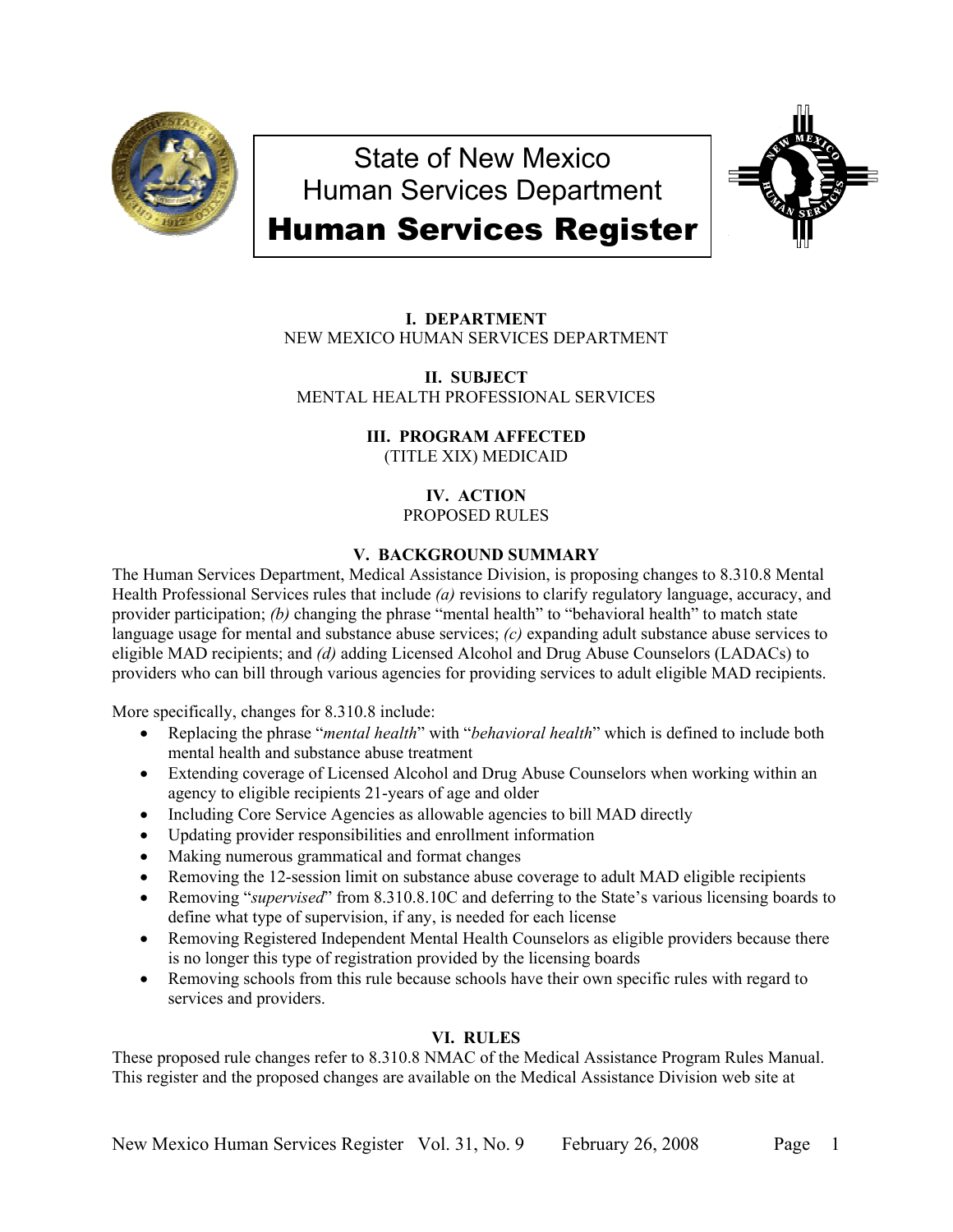[www.hsd.state.nm.us/mad](http://www.hsd.state.nm.us/mad) . If you do not have Internet access, a copy of these rules may be requested by contacting the Medical Assistance Division at 505-827-3156.

### **VII. EFFECTIVE DATE**

The Department proposes to implement these rules effective June 1, 2008.

### **VIII. PUBLIC HEARING**

A public hearing to receive testimony on these proposed rules will be held at 9:00 a.m., on April 14, 2008, at the Toney Anaya Building, in Hearing Room 1, 2550 Cerrillos Road., Santa Fe, New Mexico. Parking accessible to persons with physical impairments will be available.

If you are a person with a disability and you require this information in an alternative format or require a special accommodation to participate in the public hearing, please contact the Division toll free at 1-888- 997-2583 and ask for extension 7-3156. In Santa Fe call 827-3156. The Department's TDD system may be accessed toll-free at 1-800-659-8331 or in Santa Fe by calling 827-3184. The Department requests at least ten (10) days advance notice to provide requested alternative formats and special accommodations.

#### **IX. ADDRESS**

Interested persons may address written or recorded comments to:

Pamela S. Hyde, J.D., Secretary Human Services Department P.O. Box 2348 Santa Fe, New Mexico 87504-2348

These comments must be received no later than 5:00 p.m. on April 14, 2008. Written and recorded comments will be given the same consideration as oral comments made at the public hearing. Interested persons may also address comments via electronic mail to: [Magdalena.Romero@state.nm.us.](mailto:Magdalena.Romero@state.nm.us)

# **X. PUBLICATIONS**

Publication of these rules approved by:

PAMELA S. HYDE, J.D., SECRETARY HUMAN SERVICES DEPARTMENT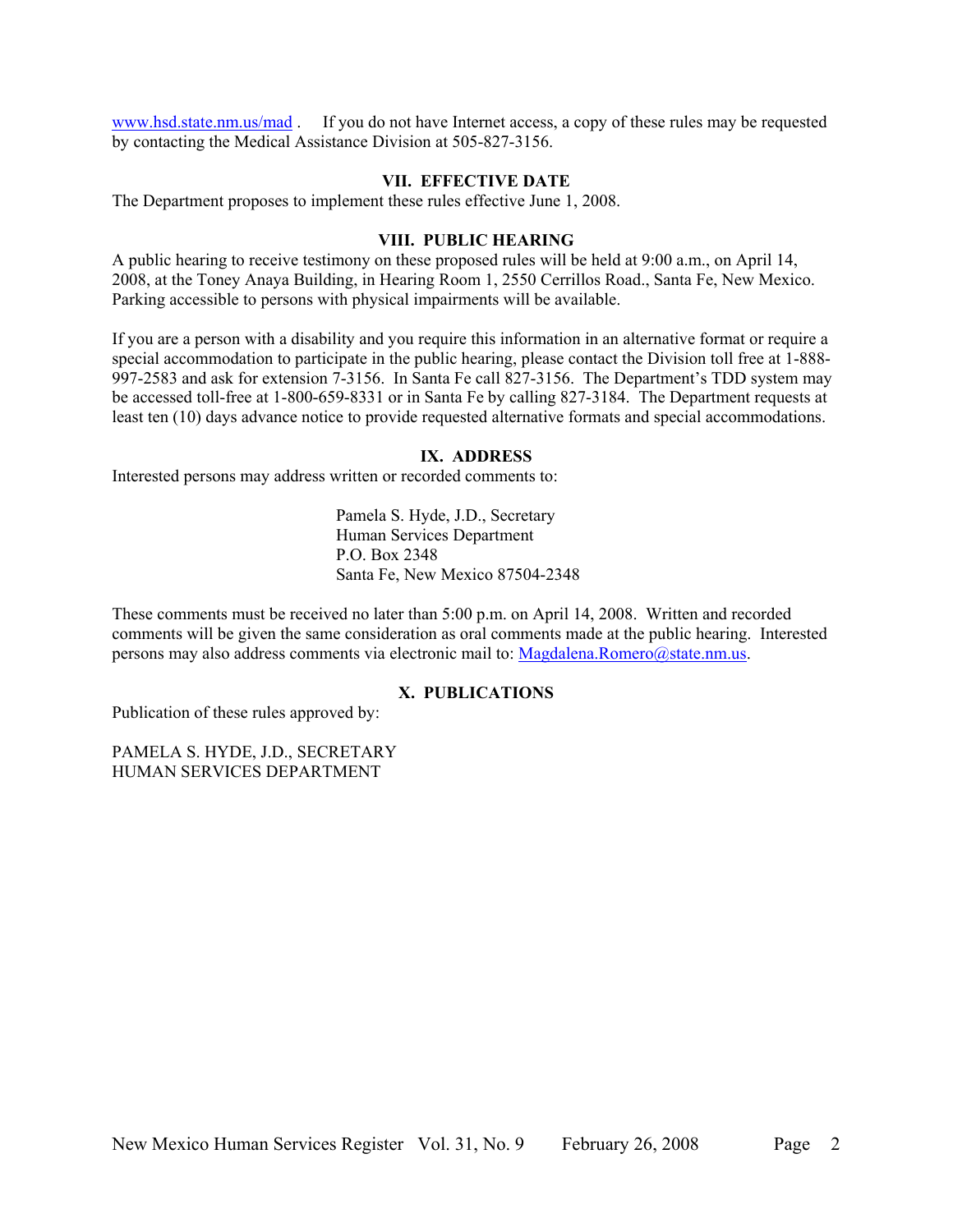### **TITLE 8 SOCIAL SERVICES CHAPTER 310 HEALTH CARE PROFESSIONAL SERVICES PART 8 [MENTAL] BEHAVIORAL HEALTH PROFESSIONAL SERVICES**

**8.310.8.8 MISSION STATEMENT:** The mission of the New Mexico medical assistance division (MAD) of HSD is to maximize the health status of [medicaid-eligible individuals] eligible recipients by furnishing payment for quality health services at levels comparable to private health plans. [2/1/95; 8.310.8.8 NMAC - Rn, 8 NMAC 4.MAD.002, 11/1/04; A, 6-1-08]

**8.310.8.9 [MENTAL] BEHAVIORAL HEALTH PROFESSIONAL SERVICES:** [The New Mexico medicaid program (medicaid)] MAD pays for medically necessary behavioral health (mental health and substance abuse) services furnished to eligible recipients. To help New Mexico eligible recipients receive necessary services, [the New Mexico medical assistance division (MAD)] MAD pays for covered professional [mental] behavioral health services [42 CRF Sections 440.40, 440.60(a) and 441.57]. [This part describes eligible providers, covered services, service limitations and general reimbursement methodology.

[2/1/95; 3/1/99; 8.310.8.9 NMAC - Rn, 8 NMAC 4.MAD.717, 11/1/04; A, 6-1-08]

### **8.310.8.10 ELIGIBLE PROVIDERS:**

[A. Upon approval of New Mexico medical assistance program provider participation agreements by MAD, the following independent providers are eligible to be reimbursed for providing mental health professional services: [A. Upon approval of a New Mexico medical assistance division provider participation agreement by MAD or its designee, licensed practitioners or facilities that meet applicable requirements are eligible to be reimbursed for furnishing covered services to eligible recipients. A provider must be enrolled before submitting a claim for payment to the MAD processing contractors. MAD makes available on the HSD/MAD website, on other program-specific websites, or in hard copy format, information necessary to participate in health care programs administered by HSD or its authorized agents, including program rules, billing instructions, utilization review instructions, and other pertinent materials. When enrolled, providers receive instruction on how to access these documents. It is the provider's responsibility to access these instructions or ask for paper copies to be provided, to understand the information provided and to comply with the requirements. The provider must contact HSD or its authorized agents to request hard copies of any program rules manuals, billing and utilization review instructions, and other pertinent material and to obtain answers to questions on or not covered by these materials. To be eligible for reimbursement, a provider is bound by the provisions of the MAD provider participation agreement and all applicable statutes, regulations and executive orders. [The following independent providers are eligible to be reimbursed for providing behavioral health professional services:]

B. When services are billed to and paid by a coordinated services contractor authorized by HSD, the provider must also enroll as a provider with the coordinated services contractor and follow that contractor's instructions for billing and for authorization of services.

C. The following independent providers are eligible to be reimbursed for providing behavioral health professional services:

 (1) individuals licensed as physicians by the board of medical examiners or board of osteopathy and who are board-eligible or board-certified in psychiatry, or the groups they form;

 (2) psychologists (Ph.D., Psy.D. or Ed.D.) licensed as clinical psychologists by the New Mexico board of psychologist examiners, or the groups they form;

 (3) licensed independent social workers (LISW) licensed by the New Mexico board of social work examiners, or the groups they form;

 (4) licensed professional clinical mental health counselors (LPCC) licensed by the New Mexico counseling and therapy practice board, or the groups they form;

 (5) licensed marriage and family therapists (LMFT) who are licensed by the New Mexico counseling and therapy practice board, or the groups they form; [and]

 (6) individuals licensed as clinical nurse specialists or certified nurse practitioners by the board of nursing who are certified in psychiatric nursing by a national nursing organization, or the groups they form, who can furnish services to adults or children as their certification permits; and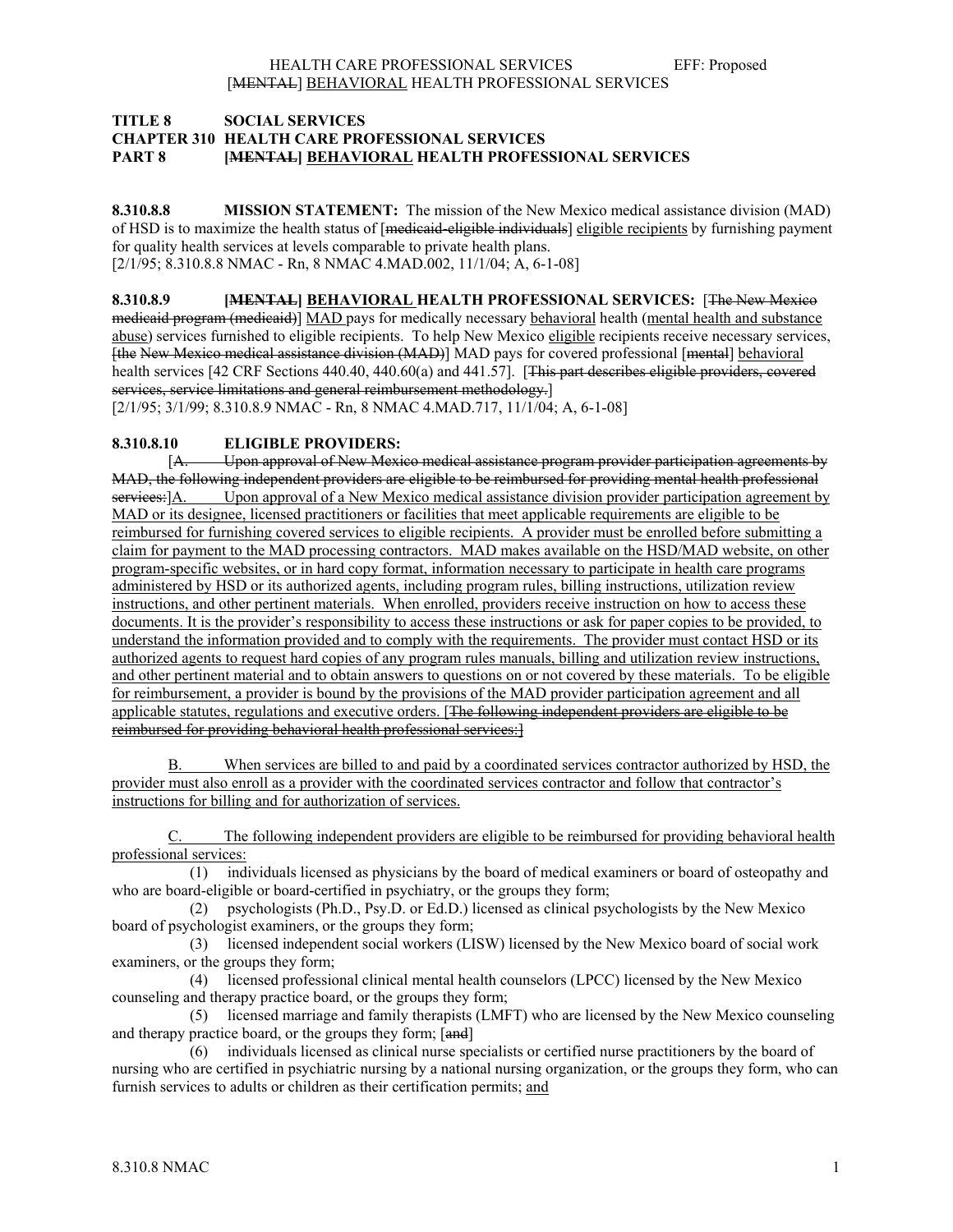#### HEALTH CARE PROFESSIONAL SERVICES EFF: Proposed [MENTAL] BEHAVIORAL HEALTH PROFESSIONAL SERVICES

**[B.]** <u>D.</u> Upon approval of New Mexico medical assistance program provider participation agreements by MAD, the following agencies are eligible to be reimbursed for providing [mental] behavioral health professional services:

 (1) community mental health centers and core service agencies licensed by the [department of health and/or the children, youth and families department] appropriate state or federal agency/department;

- (2) federally qualified health centers (FQHCs);
- (3) Indian health service (IHS) hospitals and clinics;
- (4) PL 93-638 tribally operated hospitals and clinics;<br>(5) children, youth and families department: and
- (5) children, youth and families department; and

### [(6) schools providing services identified in individualized education plans or individualized family services plans.]

(6) outpatient hospital facilities

[C.] E. Upon approval of New Mexico medical assistance program provider participation agreement by MAD or its designee, agencies listed above in Subsection B of 8.310.8.10 NMAC may be reimbursed for [supervised] outpatient [therapy] services only to eligible recipients under twenty-one (21) years of age, [as defined below in Subsection B of 8.310.8.10 NMAC may be reimbursed for supervised outpatient therapy services, as defined below in Subsection B of 8.310.8.13 NMAC, provided by:

- 
- (1) licensed masters level social workers (LMSW);<br>(2) licensed professional mental health counselors ( licensed professional mental health counselors (LPC);
- (3) licensed mental health counselors (LMHC);
- (4) licensed psychologist associates;
- (5) licensed professional art therapists (LPAT); and
- (6) registered mental health counselors  $[$ ( $R$ MHC); and; $]$  ( $R$ MHC).

 [(7) registered independent mental health counselors (RIMHC)] licensed alcohol and drug abuse counselors (LADAC).

[D.] F. Services must be provided within the scope of the practice and licensure for each provider and must be in compliance with the statutes, rules and regulations of the applicable Practice Act.

[E. Once enrolled, providers receive a packet of information including medicaid program policies, billing instructions, utilization review instructions, and other pertinent material from MAD. Providers are responsible for ensuring that they have received these materials and for updating them as new materials are received from MAD.]

[2/1/95; 3/1/99; 8.310.8.10 NMAC - Rn, 8 NMAC 4.MAD.717.1 & A, 11/1/04; A, 11/1/05; A, 6-1-08]

**8.310.8.11 PROVIDER RESPONSIBILITIES:** [Providers who furnish services to medicaid recipients must comply with all specified medicaid participation requirements. See 8.302.1 NMAC, *General Provider Policies*. Providers must verify that individuals are eligible for medicaid at the time services are furnished and determine if medicaid recipients have other health insurance. See 8.302.1 NMAC for recipients whose medicaid coverage is restricted and 8.302.12 NMAC for dual eligible medicaid recipients. Providers must maintain records which are sufficient to fully disclose the extent and nature of the services provided to recipients.]

A. A provider who furnishes services to medicaid or other health care program eligible recipients agrees to comply with all federal and state laws, regulations. and executive orders relevant to the provision of services as specified in the MAD provider participation agreement. A provider also agrees to conform to MAD program rules and instructions as specified in the provider rules manual and its appendices, and program directions and billing instructions, as updated. A provider is also responsible for following coding manual guidelines and CMS correct coding initiatives, including not improperly unbundling or upcoding services. When services are billed to and paid by a coordinated services contractor authorized by HSD, the provider must follow that contractor's instructions for billing and for authorization of services.

B. A provider must verify that individuals are eligible for a specific health care program administered by the HSD and its authorized agents, and must verify the eligible recipient's enrollment status at the time services are furnished. A provider must determine if an eligible recipient has other health insurance. A provider must maintain records that are sufficient to fully disclose the extent and nature of the services provided to an eligible recipient.

See 8.302.1 NMAC, *General Provider Policies*. [2/1/95; 3/1/99; 8.310.8.11 NMAC - Rn, 8 NMAC 4.MAD.717.2, 11/1/04; A, 11/1/05; A, 6-1-08]

## **8.310.8.12 COVERAGE CRITERIA:**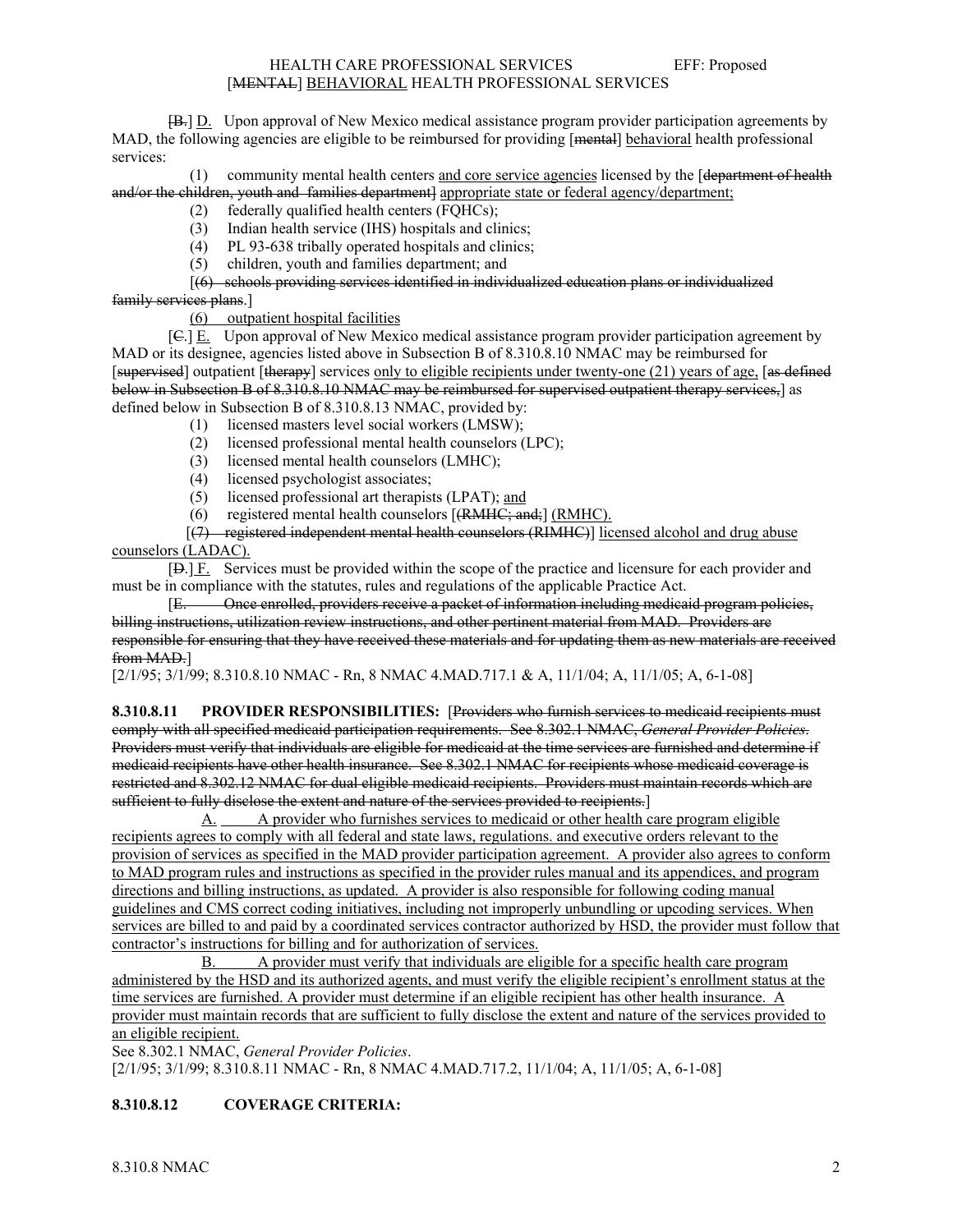A. [Medicaid] MAD covers medically necessary [mental] behavioral health professional services including evaluations, therapy, tests and reports required by the condition of the recipient. All services must be furnished within the limits of [medicaid] MAD benefits, within the scope and practice of the eligible provider's respective profession as defined by state law, and in accordance with applicable federal, state, and local laws and regulations.

B. **Medical necessity:** All services must be provided in compliance with the current [medicaid] MAD definition of medical necessity.

[2/1/95; 3/1/99; 8.310.8.12 NMAC - Rn, 8 NMAC 4.MAD.717.3, 11/1/04; A, 11/1/05; A, 6-1-08]

# **8.310.8.13 COVERED SERVICES:**

 A. **Inpatient treatment and evaluations:** Except as noted below in 8.310.8.14 NMAC, [medicaid] MAD covers [mental] behavioral health professional services during an inpatient psychiatric admission including admission evaluations, testing, therapy and treatment for the acute phase of an illness when these services are furnished by licensed board-eligible or board-certified psychiatrists, licensed clinical psychologists (Ph.D., Psy.D., or Ed.D.), or individuals licensed as clinical nurse specialists or certified nurse practitioners by the board of nursing who are certified in psychiatric mental health nursing by a national nursing organization; and are consistent with the comprehensive [treatment] service plan in effect at the inpatient facility. Acute care psychiatric hospitals and specialty units of general acute care hospitals are considered inpatient facilities for purposes of [medicaid] MAD coverage.

 B. **Outpatient therapy services:** [Medicaid] MAD covers outpatient assessments, evaluations, testing and therapy. Services may require prior authorization from MAD or its designee and will be reviewed based on criteria approved by HSD. Any currently allowable treatment modality (individual, group,  $\frac{1}{2}$  family, multi-family) in any combination is covered. Frequency of services is to be determined by medical necessity. Services furnished by eligible providers must be specified in the [elient's] eligible recipient's [treatment] service plan. [The plan must be completed by the third  $(3rd)$  therapy session.] In the treatment of [minor-age clients] under-aged eligible recipients, the [treatment] service plan must document involvement of [clients family] eligible recipient's family, and if applicable, others involved in the  $\frac{1}{2}$  eligible child recipient's care. Adult [clients] eligible recipients, or [<del>guardians</del>] their personal representatives, whenever appropriate, should participate in the development of their [treatment] service plans. The service plan and all supporting documentation must be available for review in the [client] eligible recipient's record. Services must be consistent with the [treatment] service plan in effect at the time the services are provided.

 C. **Therapy in partial hospital settings, [JCAHO- or COA-accredited RTCs] Joint Council on Accreditation of Healthcare Organizations (JCAHO), or Council on Accreditation (COA)-accredited residential treatment and group home services (RTC), non-accredited residential treatment and group home services and treatment foster care:** Routine [mental] behavioral health care is covered for eligible recipients under the age of twenty-one (21) in partial hospitalization programs, JCAHO- or COA-accredited RTCs, nonaccredited residential treatment and group home services, and treatment foster care. Additional services not covered by the fixed rates may be provided only after obtaining prior authorization from the utilization review agent. The additional services must be consistent with the [treatment] service plan. Services not covered by fixed rates that would be eligible for prior authorization may include:

 (1) Medication management of psychotropic medications for eligible recipients in accredited residential treatment services and treatment foster care placement.

 (2) Psychological testing; which is not duplicative and is clinically necessary to meet the "extraordinary and specific," complex diagnostic needs of the [elient] eligible recipient, (see Paragraph (3) of Subsection C of 8.310.8.13 NMAC below). Such psychological testing will not replace the routine psychological testing provided within the scope of the program.

 (3) Individual, group and family therapy; which is additional to the core program therapies and is performed by clinicians whose specialized training is necessary to treat documented "extraordinary and specific" [client] eligible recipient needs. Additional group therapy will be reimbursed only for eligible recipients placed in treatment foster care. Conditions and circumstances which meet the definition of "extraordinary and specific need":

 (a) complex diagnoses or symptom presentations such as, but not limited to, continuing psychotic features, persistent aggression which does not remit with standard behavioral interventions, or secondary encopresis.

- (b) diagnostic questions which are persistent, recurring, or complicated.
- (c) clinical situations or conditions which threaten further decompensation without intensive

treatment.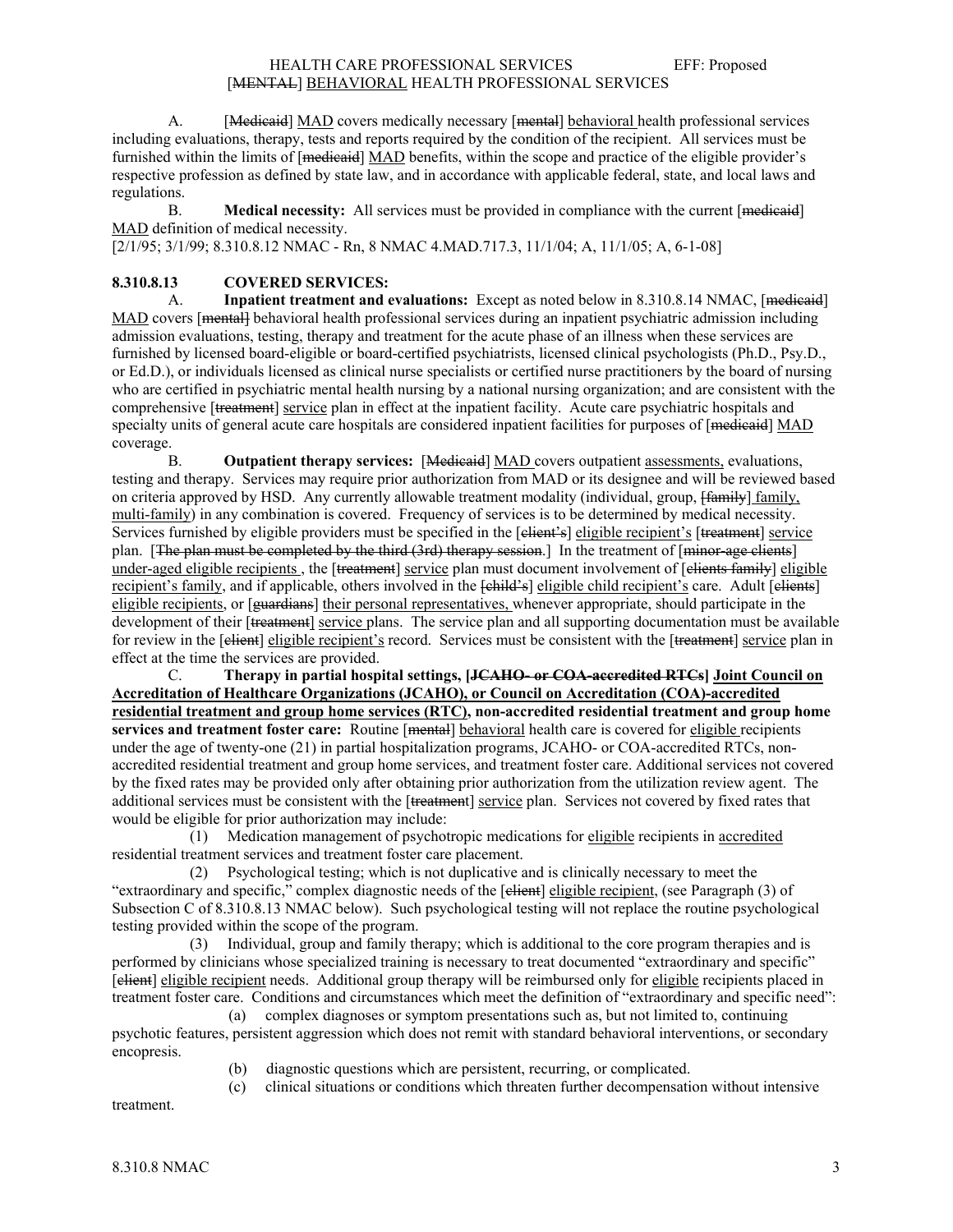#### HEALTH CARE PROFESSIONAL SERVICES EFF: Proposed [MENTAL] BEHAVIORAL HEALTH PROFESSIONAL SERVICES

D. **Injections:** [Medicaid] MAD covers injections subject to the injection and pharmacy [policies] rules, See 8.310.2 NMAC, *Medical Service Providers* and 8.324.4 NMAC, *Pharmacy Services*.

 E. **Medication review visits:** [Medicaid] MAD covers brief office visits performed by an M.D., D.O, qualified psychologist, qualified nurse as defined above in Paragraph (7) of Subsection A of 8.310.8.10 NMAC for the sole purpose of monitoring or changing prescriptions in the treatment of covered disorders.

 F. **Treatment for substance abuse:** [Medicaid covers up to twelve (12) hours of psychiatric therapy services for the treatment of alcohol abuse for recipients over twenty (20) years of age.] MAD covers medically necessary outpatient services for the treatment of alcohol and substance abuse for eligible recipients.

 G. **Services provided to recipients under twenty-one (21) years of age:** Additional services are covered for eligible recipients under twenty-one (21) years of age. See 8.320.2 NMAC, *EPSDT Services* [MAD-740].

 H. **Disorders covered for eligible recipients under twenty-one (21) years of age:** [Medicaid] MAD covers services for [the following disorders] personality disorders for eligible recipients under twenty-one  $(21)$  years of age only [:].

 $[(1)$  personality disorders;

[(2) substance abuse or dependence].

2/1/95; 3/1/99; 8.310.8.13 NMAC - Rn, 8 NMAC 4.MAD.717.4 & A, 11/1/04; A, 11/1/05; A, 6-1-08]

**8.310.8.14** NONCOVERED SERVICES: [Mental] Behavioral health professional services are subject to the limitations and coverage restrictions which exist for other [medicaid] MAD services. See 8.301.3 NMAC, *General Noncovered Services* [MAD-602]. [Medicaid] MAD does not cover the following [mental] behavioral health specific services:

A. hypnotherapy;<br>B. biofeedback; B. biofeedback;<br>C. conditions when

conditions which do not meet the standard of medical necessity as defined in [medicaid] MAD [regulations] rules;

D. [conditions defined only by V-codes in the current version of the international classification of diseases that are diagnosed as non-treatable conditions (however diagnoses which arise from conditions defined by V-codes and which meet the [medicaid] MAD definition of medical necessity are covered);] conditions defined only by V-codes in the current version of the international classification of diseases that are not treatable conditions and do not meet the MAD definition of medical necessity are not covered.

E. treatment for personality disorders;

F. treatment provided for adults 21 and older in alcohol or drug [rehabilitation units] residential centers;

G. milieu therapy;

H. educational or vocational services related to traditional academic subjects or vocational training;

I. experimental or investigational procedures, technologies or non-drug therapies and related

services;

J. activity therapy, group activities and other services which are primarily recreational or [divisional] divisional in nature;

K. electroconvulsive therapy;

L. services provided by non-licensed counselors, therapists and/or social workers, except where exempted by law; and

M. treatment of mental retardation alone.

[2/1/95; 3/1/99; 8.310.8.14 NMAC - Rn, 8 NMAC 4.MAD.717.5, 11/1/04; A, 11/1/05; A, 6-1-08]

**8.310.8.15 PRIOR AUTHORIZATION AND UTILIZATION REVIEW:** All [medicaid] MAD services may be subject to utilization review for medical necessity and program compliance. Reviews may be performed before services are furnished, after services are furnished, [and] before payment is made, or after payment is made. See 8.302.5 NMAC, *Prior Authorization and Utilization Review*. [Once enrolled, providers receive instructions and documentation forms necessary for prior authorization and claims processing.] The provider must contact HSD or its authorized agents to request utilization review instructions. It is the provider's responsibility to access these instructions or ask for paper copies to be provided, to understand the information provided, to comply with the requirements, and to obtain answers to questions not covered by these materials. When services are billed to and paid by a coordinated services contractor authorized by HSD, the provider must follow that contractor's instructions for authorization of services.